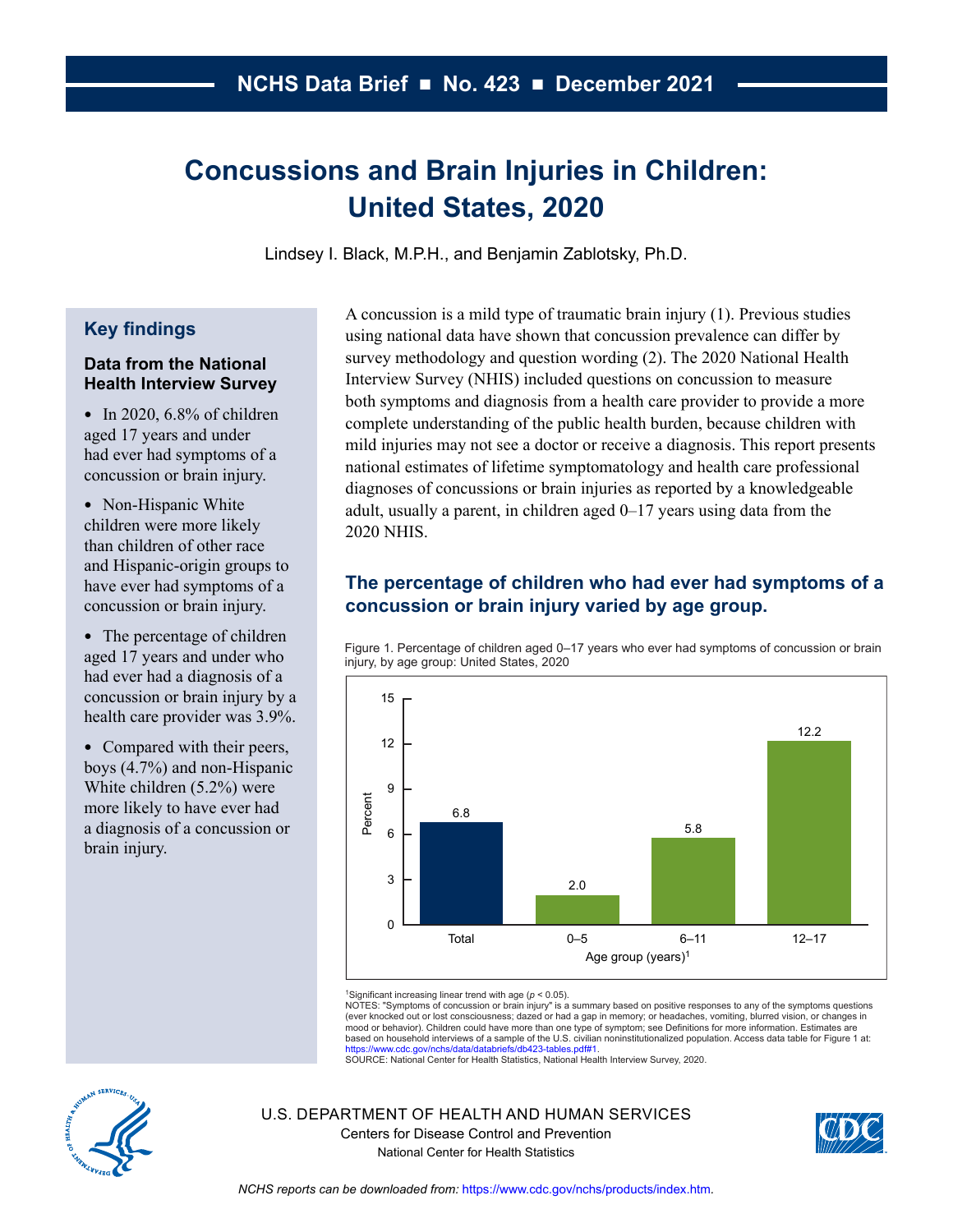In 2020, 6.8% of children had ever had symptoms of a concussion or brain injury in their lifetime (Figure 1). The percentage of children who had ever had symptoms of a concussion or brain injury increased with age, from 2.0% in children aged 5 years and under to 12.2% in children aged 12–17.

## **The percentage of children who had ever had symptoms of a concussion or brain injury varied by race and Hispanic origin.**

Non-Hispanic White children (8.8%) were more likely than children from other race and Hispanic-origin groups to have ever had symptoms of a concussion or brain injury (Figure 2). Moreover, Hispanic children (5.6%) were more likely than non-Hispanic Black (2.6%) and non-Hispanic Asian (3.0%) children to have ever had symptoms of a concussion or brain injury. Additionally, boys (7.7%) were more likely than girls (5.9%) to have ever had symptoms of a concussion or brain injury, although this difference was not significant.



Figure 2. Percentage of children aged 0–17 years who ever had symptoms of concussion or brain injury, by sex and race and Hispanic origin: United States, 2020

1Signficantly different from non-Hispanic Black children (*p* < 0.05).

2Signficantly different from non-Hispanic Asian children (*p* < 0.05).

3Signficantly different from Hispanic children (*p* < 0.05).

NOTES: "Symptoms of concussion or brain injury" is a summary based on positive responses to any of the symptoms questions (ever knocked out or lost consciousness; dazed or had a gap in memory; or headaches, vomiting, blurred vision, or changes in mood or behavior). Children could have more than one type of symptom; see Definitions for more information. Estimates are based on household interviews of a sample of the U.S. civilian noninstitutionalized population. Access data table for Figure 2 at:<https://www.cdc.gov/nchs/data/databriefs/db423-tables.pdf#2>.<br>SOURCE: National Center for Health Statistics, National Health Interview Survey, 2020.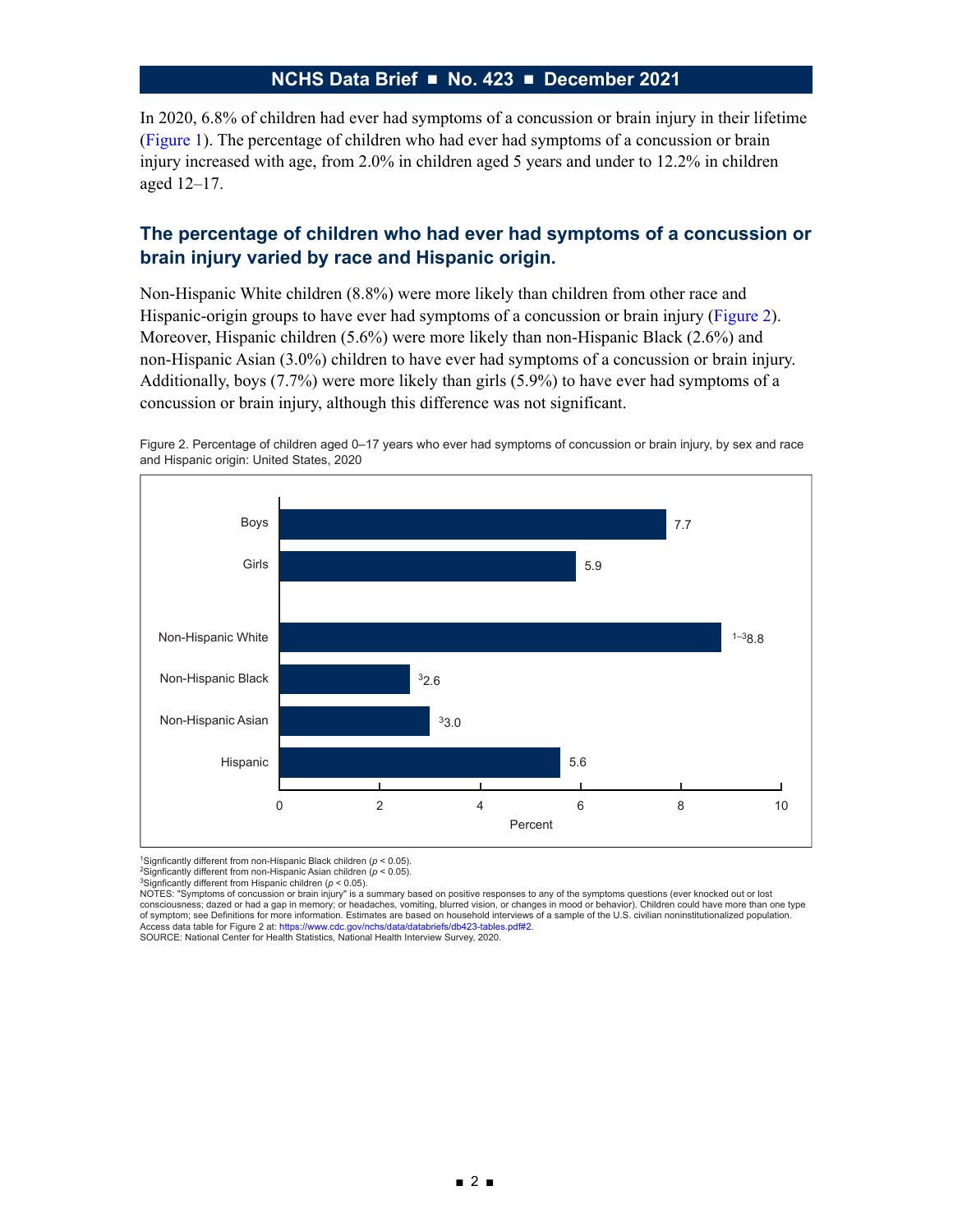## **The percentage of children who had received a diagnosis of a concussion or brain injury by a health care professional in their lifetime varied by age.**

Overall, 3.9% of children had received a diagnosis of a concussion or brain injury by a health care professional in their lifetime (Figure 3). The percentage of children who had received a diagnosis of a concussion or brain injury increased with age and was approximately nine times higher in children aged 12–17 years (8.3%) compared with children aged 5 and under (0.9%).

Figure 3. Percentage of children aged 0–17 years who received a diagnosis of concussion or brain injury by a health care professional, by age group: United States, 2020



<sup>1</sup>Significant increasing linear trend with age (*p* < 0.05).

NOTES: "Received a diagnosis of concussion or brain injury" is based on respondents who indicated that the Sample Child had ever been checked for a concussion or brain injury by a health care professional and received a diagnosis of concussion or brain injury; all children are included in the denominator. Estimates are based on household interviews of a sample of the U.S. civilian noninstitutionalized population. Access data table for Figure 3 at:<br>[https://www.cdc.gov/nchs/data/databriefs/db423-tables.pdf#3.](https://www.cdc.gov/nchs/data/databriefs/db423-tables.pdf#3)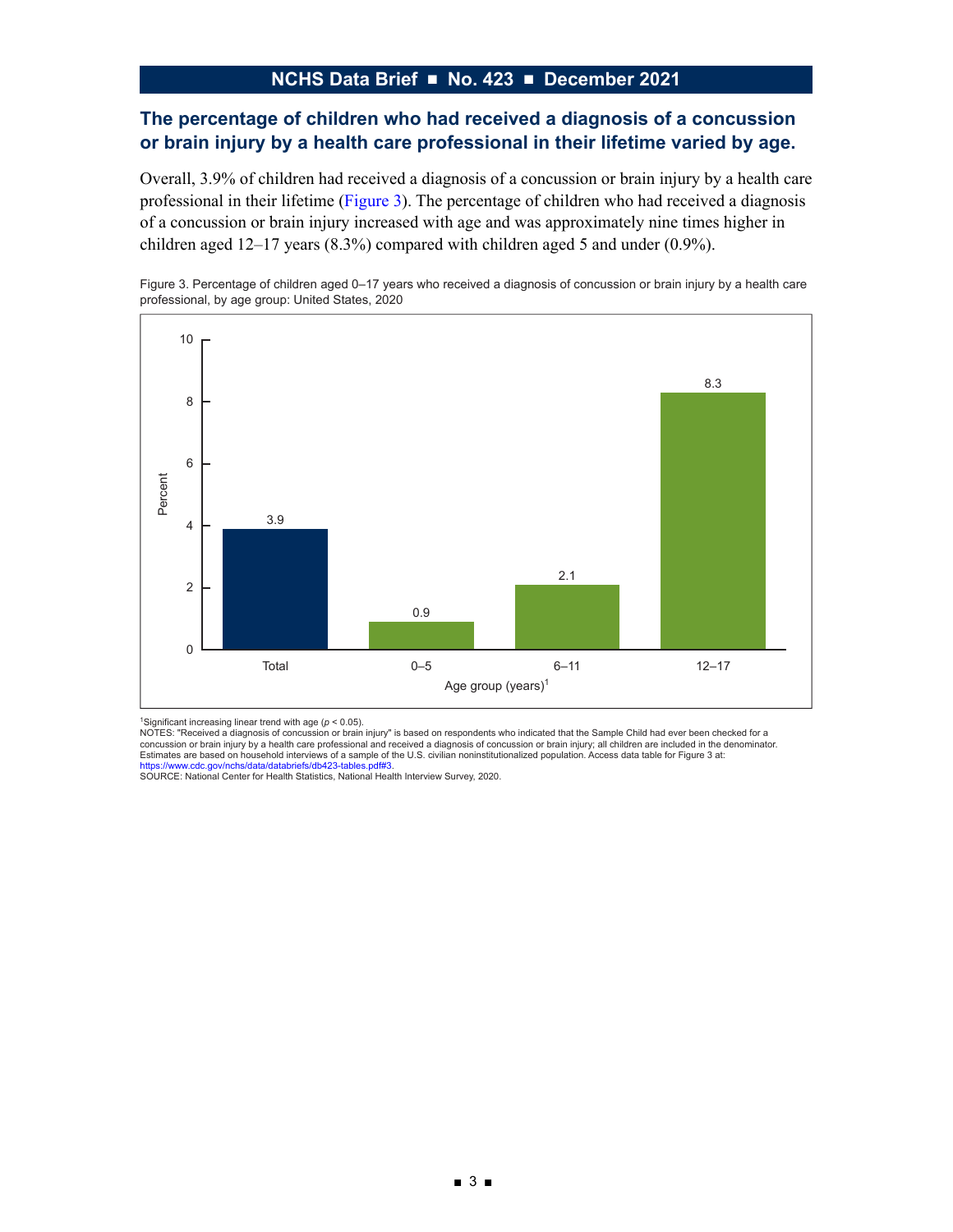# **The percentage of children who had received a diagnosis of a concussion or brain injury by a health care professional in their lifetime varied by sex and race and Hispanic origin.**

Boys (4.7%) were more likely than girls (3.1%) to have received a diagnosis of a concussion or brain injury by a health care professional in their lifetime (Figure 4). Non-Hispanic White children (5.2%) were more likely than children from all other race and Hispanic-origin groups to have received a diagnosis of a concussion or brain injury by a health care professional in their lifetime. Similarly, Hispanic children (3.1%) were more likely than non-Hispanic Asian (1.1%) and non-Hispanic Black (1.5%) children to have ever received such a diagnosis, although the difference between Hispanic and non-Hispanic Black children was not significant.

Figure 4. Percentage of children aged 0–17 years who received a diagnosis of concussion or brain injury by a health care professional, by sex and race and Hispanic origin: United States, 2020



<sup>1</sup>Significantly different from girls (*p* < 0.05).

NOTES: "Received a diagnosis of a concussion or brain injury" is based on respondents who indicated that the Sample Child had ever been checked for concussion or brain injury by a health care professional and received a diagnosis of concussion or brain injury; all children are included in the denominator. Estimates are based on household interviews of a sample of the U.S. civilian noninstitutionalized population. Access data table for Figure 4 at:

[https://www.cdc.gov/nchs/data/databriefs/db423-tables.pdf#4.](https://www.cdc.gov/nchs/data/databriefs/db423-tables.pdf#4)<br>SOURCE: National Center for Health Statistics, National Health Interview Survey, 2020.

<sup>2</sup>Significantly different from non-Hispanic Black children (*p* < 0.05). 3Significantly different from non-Hispanic Asian children (*p* < 0.05).

<sup>4</sup>Significantly different from Hispanic children (*p* < 0.05).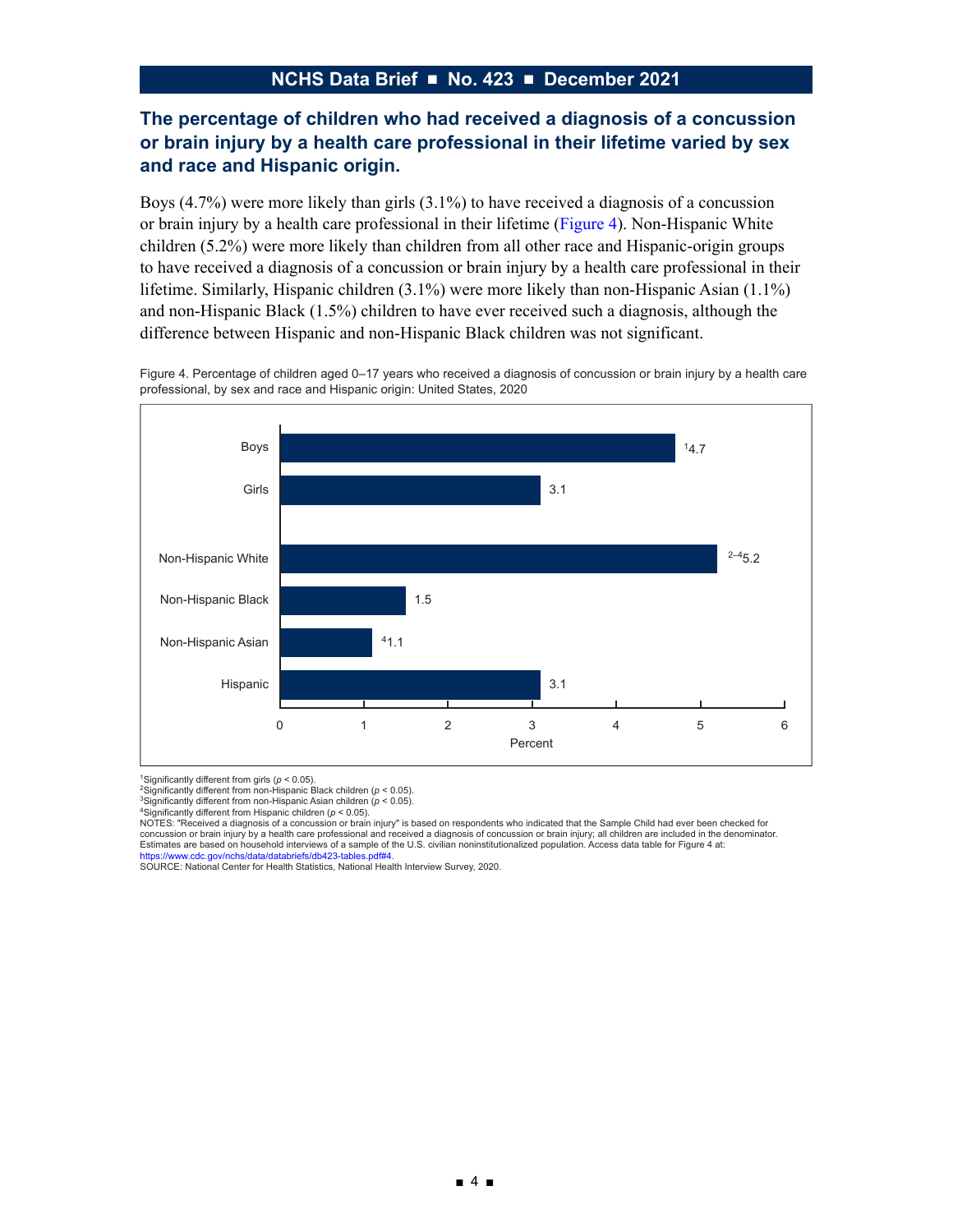#### **Summary**

This report describes national estimates for symptoms and diagnosis of a concussion or brain injury for children aged 0–17 years by age group, sex, and race and Hispanic origin using data from NHIS. Overall, 6.8% of children had ever had symptoms of a concussion or brain injury and 3.9% were ever diagnosed with a concussion or brain injury. For both symptoms and diagnosis, prevalence increased with increasing age. The prevalence of symptoms was higher for boys than girls, and non-Hispanic White children were more likely to have ever had symptoms of a concussion or brain injury than all other race and Hispanic-origin groups examined. Similarly, the prevalence of diagnosed concussion or brain injury was higher for boys than girls, and non-Hispanic White children were more likely than all other race and Hispanic-origin groups to have ever been diagnosed with a concussion or brain injury.

## **Definitions**

Ever had symptoms of a concussion or brain injury: A composite measure based on an affirmative response to any of the following survey questions: 1) "As a result of a blow or jolt to the head, has [Sample Child] ever been knocked out or lost consciousness?"; 2) "As a result of a blow or jolt to the head, has [Sample Child] ever been dazed or had a gap in his/her memory?"; or 3) "As a result of a blow or jolt to the head, has [Sample Child] had headaches, vomiting, blurred vision, or changes in mood or behavior?" Respondents who indicated "yes" to the first symptom question did not receive the second and third symptom questions.

Ever received a diagnosis of a concussion or brain injury: Based on an affirmative response to the survey question, "Did a doctor, nurse, athletic trainer, or other health professional ever say that [Sample Child] had a concussion or brain injury?" Respondents who answered "no" to the preceding survey question, "Has [Sample Child] ever been checked for a concussion or brain injury by a doctor, nurse, athletic trainer, or other health professional?" were not asked about diagnosis and were included in the denominator as "no" for this question.

Race and Hispanic origin: Children categorized as Hispanic may be of any race or combination of races. Children categorized as non-Hispanic White, non-Hispanic Black, and non-Hispanic Asian indicated one race only. Estimates for non-Hispanic children of other races are not shown.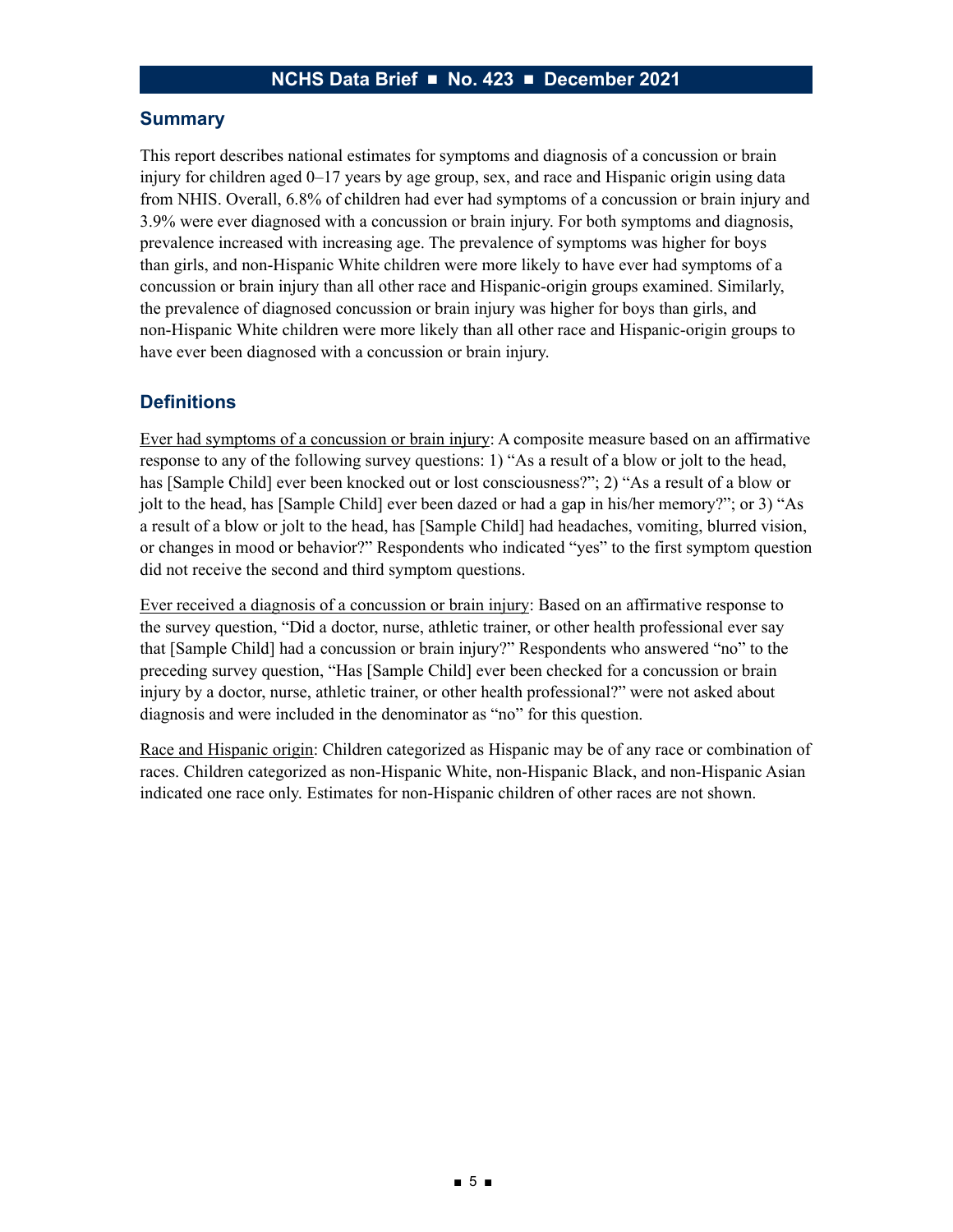#### **Data source and methods**

NHIS is a nationally representative household survey of the U.S. civilian noninstitutionalized population. It is conducted continuously throughout the year by the National Center for Health Statistics (NCHS). Interviews are typically conducted in respondents' homes, but follow-ups to complete interviews may be conducted over the telephone. Due to the COVID-19 pandemic, data collection procedures in 2020 were disrupted: From April to June, interviews were conducted by telephone only, and from July to December, interviews were attempted by telephone first with follow-ups to complete interviews by personal visit. For more information about NHIS, visit <https://www.cdc.gov/nchs/nhis.htm>.

Point estimates and the corresponding confidence intervals for this analysis were calculated using SAS-callable SUDAAN software (3) to account for the complex sample design of NHIS. All estimates are based on parent or guardian report and meet NCHS data presentation standards for proportions (4). Differences between percentages were evaluated using two-sided significance tests at the 0.05 level. Linear trends by age group were evaluated using Proc Descript, poly option.

#### **About the authors**

Lindsey I. Black and Benjamin Zablotsky are with NCHS' Division of Health Interview Statistics.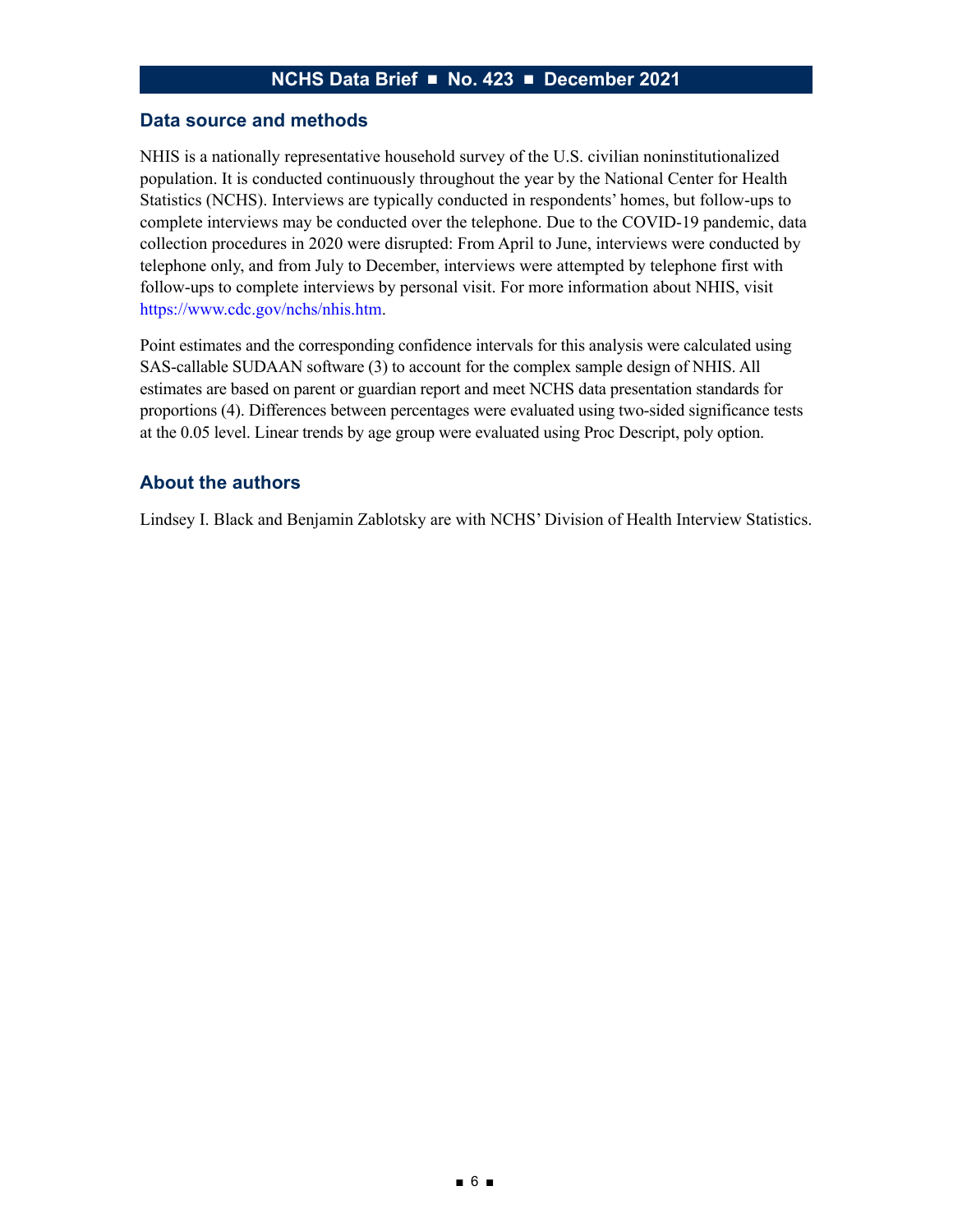#### **References**

1. National Center for Injury Prevention and Control. What is a concussion? Available from: [https://www.cdc.gov/headsup/basics/concussion\\_whatis.html](https://www.cdc.gov/headsup/basics/concussion_whatis.html).

2. Haarbauer-Krupa J, Lebrun-Harris LA, Black LI, Veliz P, Daugherty J, Desrocher R, et al. Comparing prevalence estimates of concussion/head injury in U.S. children and adolescents in national surveys. Ann Epidemiol 54:11–20. 2021.

3. RTI International. SUDAAN (Release 11.0.3) [computer software]. 2018.

4. Parker JD, Talih M, Malec DJ, Beresovsky V, Carroll M, Gonzalez JF Jr, et al. National Center for Health Statistics data presentation standards for proportions. National Center for Health Statistics. Vital Health Stat 2(175). 2017.